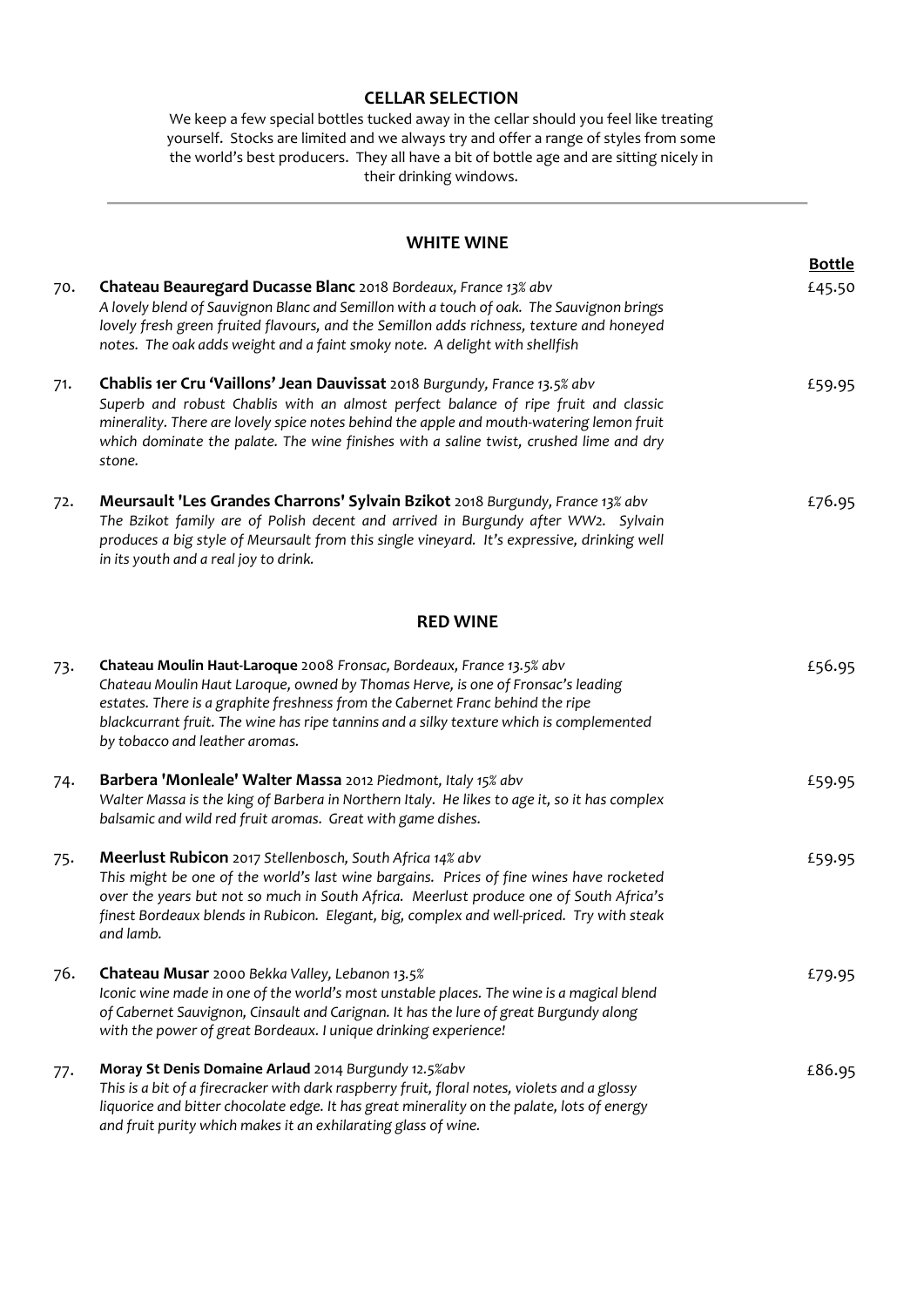# **CHAMPAGNE & SPARKLING WINE**

| 1. | <b>Irroy</b>   Carte D'Or Brut NV Champagne, France 12.5% abv<br>Elegant Bubbles - Soft Lemon - Brioche                                                                                                                                                                                          | 125ml | <b>Bottle</b><br>£49.50 |
|----|--------------------------------------------------------------------------------------------------------------------------------------------------------------------------------------------------------------------------------------------------------------------------------------------------|-------|-------------------------|
|    | Champagne Irroy is a little-known gem that is owned and run by the prestigious Champagne<br>house Taittinger. The style is elegant, citrussy at first and richer on the finish. It is a delightful<br>Champagne with its own identity and style crafted by one of the greatest Champagne houses. |       |                         |
| 2. | <b>Irroy</b>   Brut Rose NV Champagne, France 12.5% abv<br>Strawberry – Vanilla - Toasty                                                                                                                                                                                                         |       | £59.95                  |
| 3. | <b>Louis Roederer</b>   Collection 242 Champagne, France 12% abv<br>Full bodied - Very Complex - Silky                                                                                                                                                                                           |       | £69.95                  |
| 4. | Prosecco DOC   Riflessi Brut NV Conegliano, Italy 11% abv<br>Aromatic - Elegant Bubbles - Lemon Sherbet                                                                                                                                                                                          | £5.75 | £28.95                  |

# **FRESH, CRISP, LIGHTER WHITES**

Although lighter in style these wines still pack a lot of flavour. All are unoaked and are characterised by bright lemon/citrus flavours and zippy acidity. Perfect aperitif wines or to be paired with shellfish, lighter fish dishes and vegetables.

| 5. | <b>Pouilly Fume</b> Sebastien Treuillet 2020 Loire Valley, France 13% abv<br>Green Fruit - Stone fruit - Flinty Notes | 175ml | 250ml  | <b>Bottle</b><br>£37.95 |
|----|-----------------------------------------------------------------------------------------------------------------------|-------|--------|-------------------------|
| 6. | Falerio   Saladini Pilastri 2020 Marche, Italy 13% abv<br>Modern Pinot Grigio - Vibrant lemon - Super fresh           |       |        | £23.95                  |
| 7. | Picpoul de Pinet   Domaine Font Mars 2020 Languedoc, France 13%<br>Green apple – Saline quality – Citrus              | £7.50 | £10.50 | £27.95                  |
| 8. | <b>Fiano</b>   'Janare' La Guardiense 2020 Campania, Italy 13.5% abv<br>Amazing freshness – Rich Citrus – Ginger      |       |        | £27.50                  |
| 9. | Catarratto   Terra Firma 2019 Sicily, Italy 12.5%<br>Light Peach - Herby - Great character                            | £6.25 | £8.50  | £24.95                  |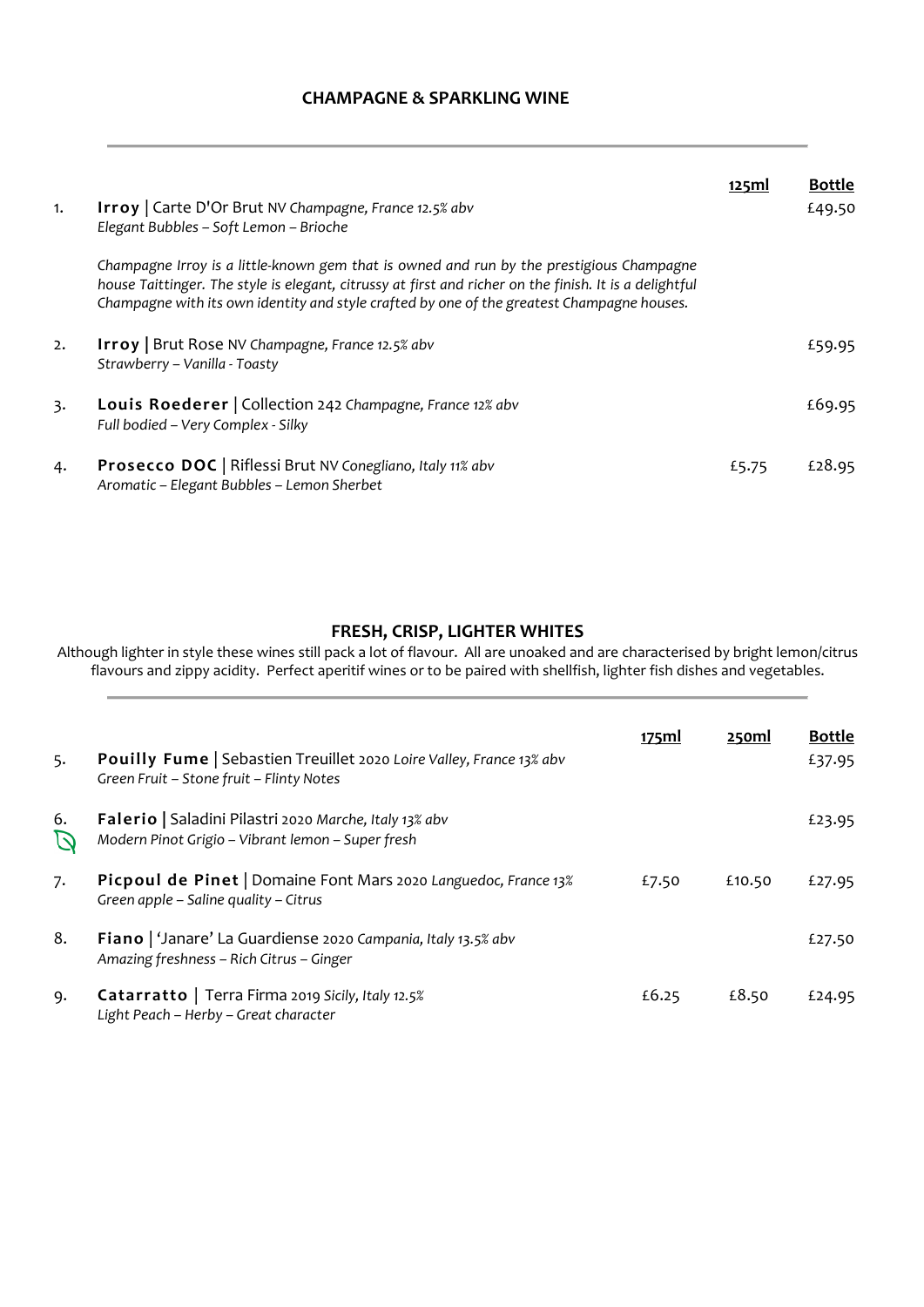# **AROMATIC, HERBACEOUS, ZESTY WHITES**

Again, these four whites are all unoaked and towards the lighter end of the scale but benefit from a zestier character, more intense aromatic qualities and more mineral/tangy acidity. We start to see more green fruit flavours which makes them perfect with fish dishes, Albarino with shellfish. The dry Gruner Veltliner from Ingrid Groiss is worth a special mention and is well worth trying!

|          |                                                                                                                                                           | <u>175ml</u> | <u>250ml</u> | <b>Bottle</b> |
|----------|-----------------------------------------------------------------------------------------------------------------------------------------------------------|--------------|--------------|---------------|
| 10.      | Sauvignon Blanc   Cascas Del Bosque Valle de Casablanca, Chile 13.5% abv<br>Green fruit – Zesty – Mouth watering                                          | £4.95        | £7.10        | £19.95        |
| 11.      | Albarino   'Nai e Senora' Terra Asorei 2020 Rias Baixas, Spain 13% abv<br>Super Fresh - Mineral laced - Vibrant citrus fruit                              |              |              | £29.95        |
| 12.<br>D | Gentil Reserva   Meyer Fonne 2019 Alsace, France 12.5% abv<br>Aromatic blend - Floral notes - Zippy dryness                                               |              |              | £32.95        |
|          | A sumptuously aromatic blend of Riesling, Muscat & Pinot Blanc, a real<br>palate pleaser. A versatile wine alongside any meal.                            |              |              |               |
| 13.      | Gruner Veltliner   Ingrid Groiss 2020 Weinviertel, Austria 12.5% abv<br>Mineral fresh - Pepper spice - Tangy green fruit - Thinking person's Pinot Grigio | £8.50        | £12.25       | £28.95        |

# **SOFT, ROUND, TROPICAL FRUITED WHITES**

We start to see oak used in some of these wines and extended lees aging to give the wines more texture, a bigger structure and more rounded, pronounced flavours. The fruit is moving away from the acidic green/citrus flavours and into more tropical and stone fruit ones. These wines stand up better to Guinea fowl and meatier fish.

| 14. | Chardonnay   Cranswick Estate 2019 Australia 13% abv<br>Pineapple – Creamy Texture – Melon                                         | <u>175ml</u><br>£5.75 | <u>250ml</u><br>£8.30 | <b>Bottle</b><br>£23.30 |
|-----|------------------------------------------------------------------------------------------------------------------------------------|-----------------------|-----------------------|-------------------------|
| 15. | <b>Chenin Blanc</b>   Paarl Heights 2020 Western Cape, South Africa 12.5% abv<br>Melon fruit - Honeyed notes - Perfect all-rounder | £4.95                 | £7.10                 | £19.95                  |
| 16. | Viognier Reserva   Casa Silva 2019 Colchagua, Chile 14% abv<br>Stone Fruit - Apricot - Exotic                                      | £7.50                 | £10.00                | £29.65                  |
| 17. | Chenin Blanc   Waterkloof 2019 Stellenbosch, S. Africa 14% abv<br>Manuka honey - Zesty citrus - Wonderful texture                  | £9.25                 | £12.35                | £37.00                  |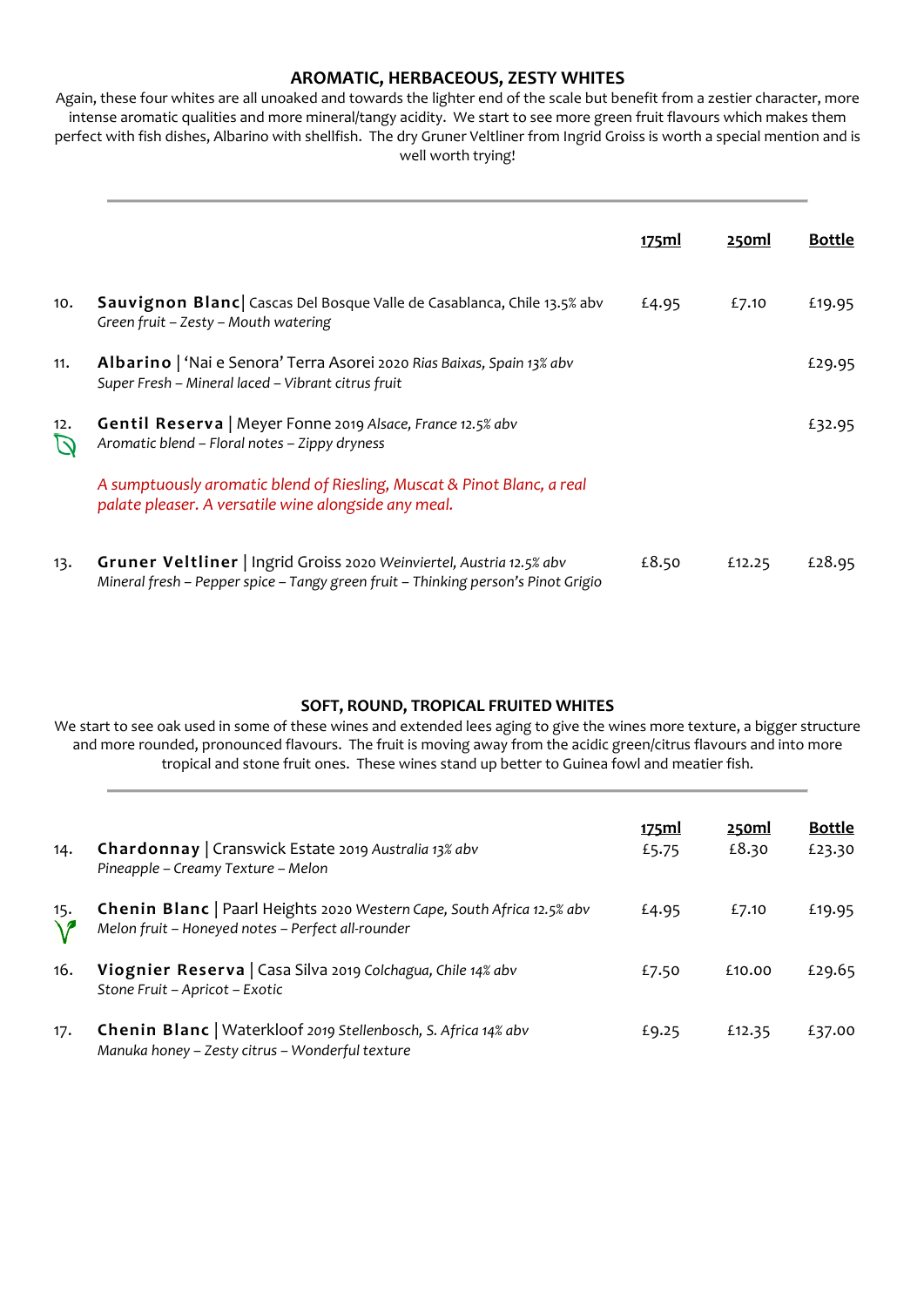# **RICHER, FULLER BODIED WHITES**

Here you will find the bigger, richer more intense white wines that work a treat with meatier fish, pork and cheese. Lots of elegance, structure and texture.

| 18. | <b>Vire-Clesse</b>   Domaine de La Verpaille 2019 Burgundy, France 13.5% abv<br>Toffee - Smoky Lemon Fruit - Nutty   | <u>175ml</u> | 250ml  | <b>Bottle</b><br>£44.95 |
|-----|----------------------------------------------------------------------------------------------------------------------|--------------|--------|-------------------------|
| 19. | Chablis   Domaine Seguinot-Bordet 2019 Burgundy, France 12.5% abv<br>Baked Apple - Ripe Lemon - Tangy Minerals       |              |        | £38.95                  |
| 20. | <b>Falanghina</b>   'Senete' La Guardiense 2020 Campania, Italy 13.5% abv<br>Ripe Lemon – Soft Vanilla – Super Fresh | £7.50        | £10.00 | £30.00                  |
| 21. | Sancerre   Henry Natter 2020 Loire Valley, France 12.5% abv<br>Zesty Green Fruit - Soft Smoke - Rich Texture         |              |        | £39.95                  |

#### **ROSE WINE**

| 23. | Syrah/Grenache Rose   Mas Cristine 2020 Roussillon, France 13% abv<br>Vibrant red Summer fruit - Fresh & Tangy - Very drinkable | 175ml | 250ml | <b>Bottle</b><br>£34.50 |
|-----|---------------------------------------------------------------------------------------------------------------------------------|-------|-------|-------------------------|
| 24. | Grenache Rose   Tendem 2020 Pays d'Oc, France 12.5% abv<br>Crushed red fruit – Lovely Structure – Elegant & Complex             | £6.00 | £8.00 | £23.00                  |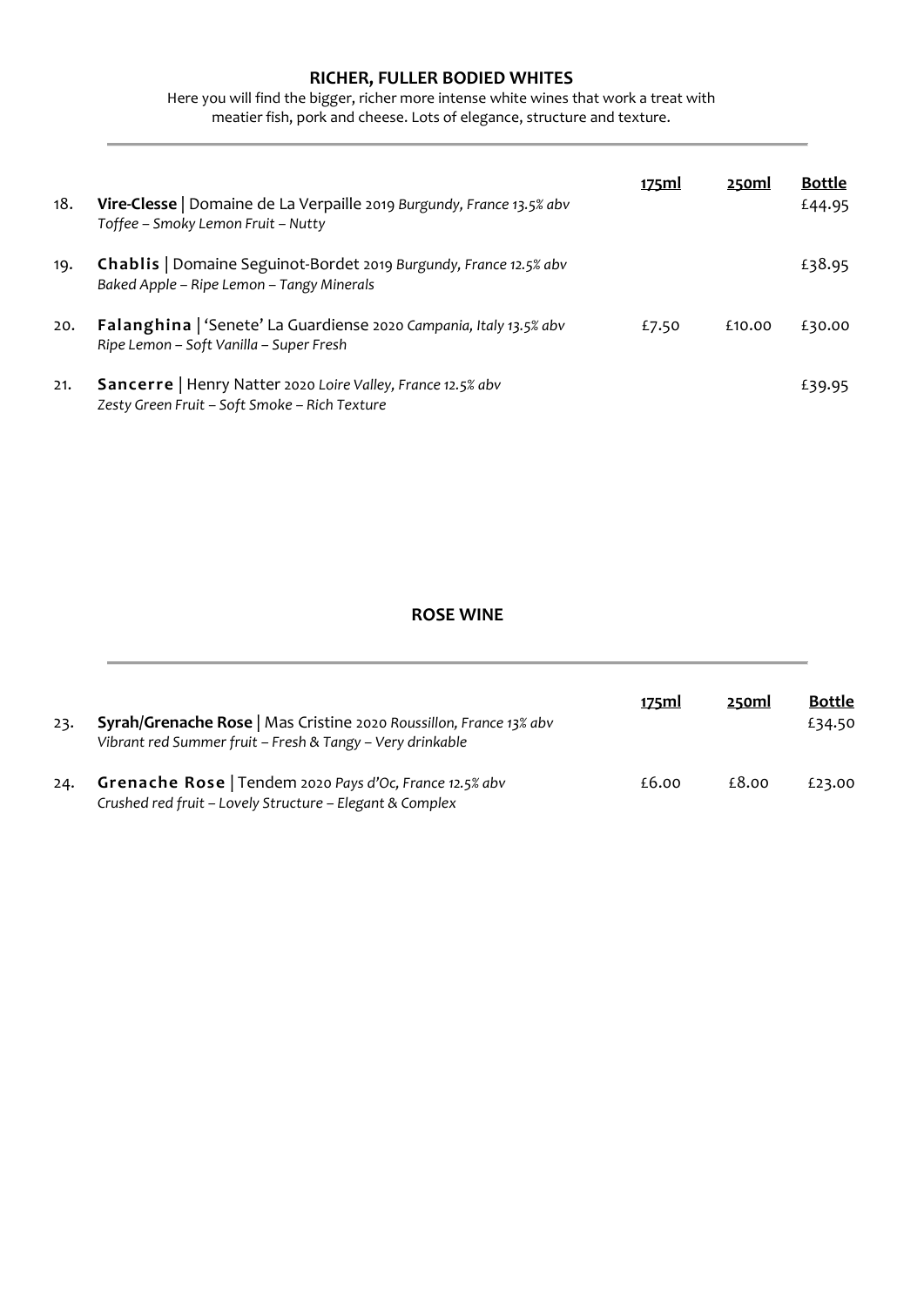# **SOFT, JUICY, FRUITY REDS**

These reds are all about soft, juicy red fruit flavours. An uncomplicated selection which offers vibrant and fragrant berry flavours, low tannins and pure pleasure.

| 25. | Montepulciano d'Abruzzo   Barba 2019 Abruzzo, Italy 12.5% abv<br>Crunchy Red fruit - Soft Tannin - Silky             | 175ml | 250ml | <b>Bottle</b><br>£24.60 |
|-----|----------------------------------------------------------------------------------------------------------------------|-------|-------|-------------------------|
| 26. | Rioja   'Vendimia' Bodegas Aldonia 2019 Rioja, Spain 14.5% abv<br>Complex - Beautifully balanced - Elegant red fruit | £6.85 | £9.75 | £26.95                  |
| 27. | Merlot   Rio del Mar 2019 Colchagua, Chile 13.5% abv<br>Black Plum - Subtle Spice - Velvety                          | £4.95 | £7.10 | £19.95                  |
| 28. | Dolcetto   Clavesana 2018 Piedmont, Italy 13.5% abv<br>Wild Red Berry - Juicy - A little Exotic!                     |       |       | £32.50                  |

### **MEDIUM BODIED, ELEGANT REDS**

This is the section where all the bargains are! Low tannins, soft fruit, small amounts of barrel age and complex flavours give these wines lovely balance and elegance. They are all very versatile and pair well with red meats.

|     |                                                                                                                                           | 175ml | 250ml | <b>Bottle</b> |
|-----|-------------------------------------------------------------------------------------------------------------------------------------------|-------|-------|---------------|
| 29. | <b>Cotes du Rhone</b>   Domaine l'Ancienne Ecole 2017 Rhone, France 14.5% abv<br>Spicy black fruit - Black pepper - Chocolate             |       |       | £32.95        |
| 30. | <b>Graves</b>   Chateau des Gravieres 2018 Bordeaux, France 13% abv<br>Blackberry - Cigar smoke - Stoney minerals                         |       |       | £36.95        |
| 31. | Sangiovese   'Bacaia' San Valentino 2018 Emilia Romagna, Italy 14% abv<br>Black Cherry - Leather - Smooth                                 |       |       | £32.95        |
| 32. | Beaujolais   'Le Ronsay' Jean Paul Brun 2019 Beaujolais, France 12% abv<br>Fuller style of Beaujolais - Hedgerow fruit - Lovely Structure |       |       | £31.95        |
| 33. | Pinot Noir Reserva   Casa Silva 2020 Colchagua, Chile 13.5% abv<br>Elegant Red Fruit - Earthy Undertones - Smoky                          | £7.25 | £9.70 | £28.95        |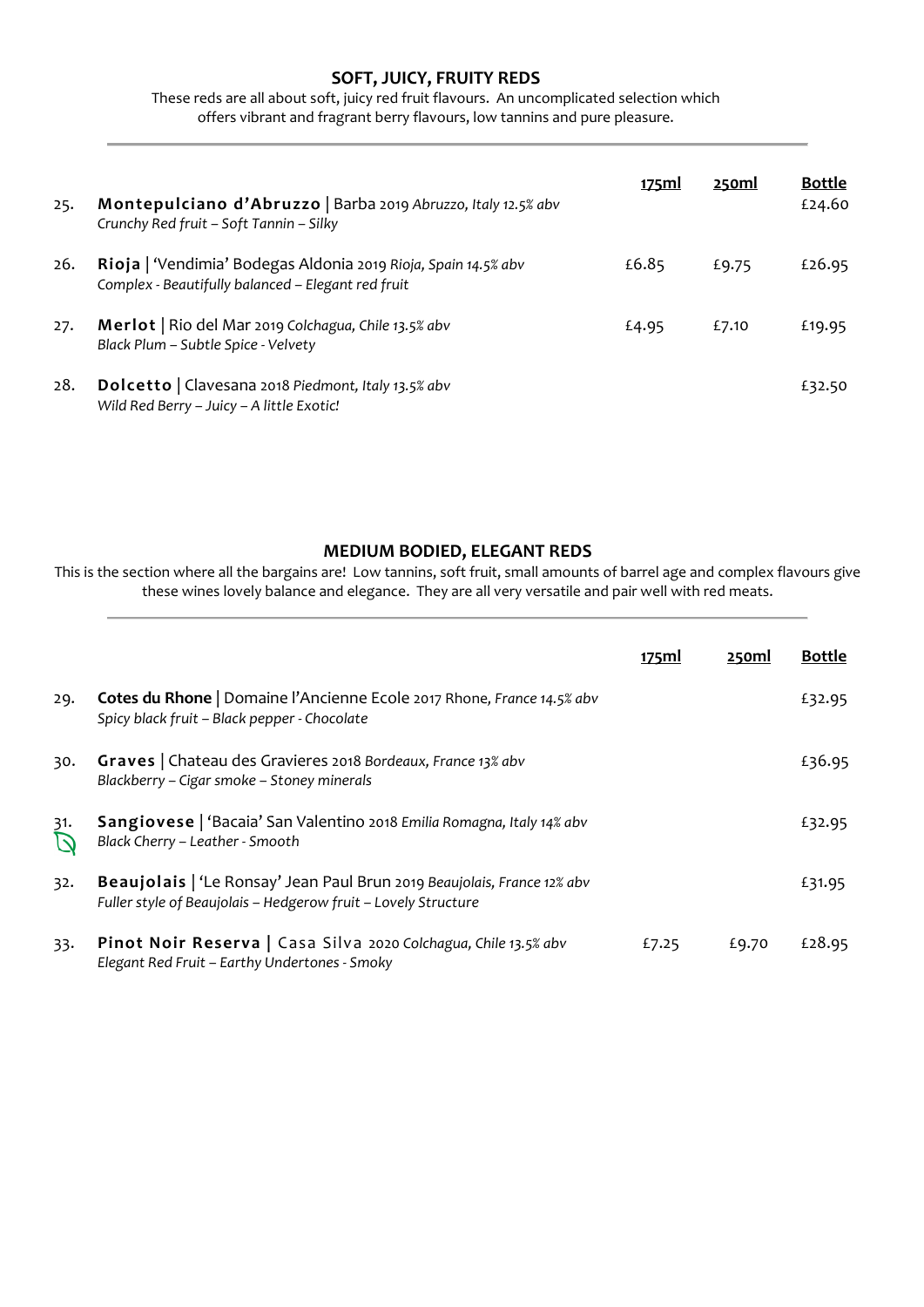### **WARM SPICY REDS**

If you like some spicy oak in your wines, then this is the section for you. The mains are mainly from warmer wine growing regions and with carful use of oak they all display a degree of warmth, spicy and soft tannin. These are the reds you want with bigger red meats.

| 34.<br>$\mathcal{V}$ | <b>Shiraz</b>   Paarl Heights 2019 Western South Africa 14.5% abv<br>Peppery Spice - Dusky Damson fruit - Soft tannins                                                                                                                                                                                                          | <u>175ml</u><br>£4.55 | <u>250ml</u><br>£6.55 | <b>Bottle</b><br>£20.95 |
|----------------------|---------------------------------------------------------------------------------------------------------------------------------------------------------------------------------------------------------------------------------------------------------------------------------------------------------------------------------|-----------------------|-----------------------|-------------------------|
| 35.                  | Primitivo   'Macrame' I Pastini 2016 Puglia, Italy 13.5% abv<br>Juicy Plums – Prune – Deep Texture                                                                                                                                                                                                                              | £6.95                 | £9.30                 | £27.95                  |
| 36.                  | Rioja Crianza   Bodegas Bohedal 2017 Rioja, Spain 14% abv<br>Dark Cherry - Sweet Spice - Luscious                                                                                                                                                                                                                               |                       |                       | £32.50                  |
| 37.                  | Malbec   Molinillo 2020 Mendoza, Argentina 13.5% abv<br>Juicy - Dark black fruit - Soft chocolate notes                                                                                                                                                                                                                         | £6.95                 | £9.95                 | £27.60                  |
| 38.                  | Portal d'Ouro   Quinta do Portal 2018 Douro Valley, Portugal 13% abv<br>Asian Spice - Big red fruit - Porty (Heady)<br>With the ever-increasing popularity of Portuguese wines, this full-bodied<br>spicy red is an absolute Bargain and one of our Recommended Pairings<br>with our Scottish Beef and Venison - Don't Miss Out |                       |                       | £28.95                  |

### **FULL BODIED, DARK FRUITED, COMPLEX REDS**

This powerful bunch are all about dark fruits, blackcurrants and complex oak flavours. They are great for red meat dishes and strong cheese. A special mention for Syrah from Consolation which is like Chateauneuf-du-pape and a real bargain. If you like big heady wines, then the Monastrell is a good call.

|                  |                                                                                                                                                                                                                                                                                                                                        | <u>175ml</u> | <u>250ml</u> | <b>Bottle</b> |
|------------------|----------------------------------------------------------------------------------------------------------------------------------------------------------------------------------------------------------------------------------------------------------------------------------------------------------------------------------------|--------------|--------------|---------------|
| 39.              | Rioja Reserva   Bodegas Bohedal 2016 Rioja, Spain 14% abv<br>Blackcurrant - Coffee Crème - Vanilla                                                                                                                                                                                                                                     | £10.00       | £13.00       | £38.50        |
| 40.<br>$\bigvee$ | Malbec   'Serbal' Atamisque 2020 Mendoza, Argentina 14% abv<br>Unoaked - Dark red fruit - Intensely Brilliant                                                                                                                                                                                                                          |              |              | £38.50        |
| 41.              | Carmenere Reserva   Casas del Bosque 2019 Colchagua, Chile 13.5% abv<br>Chocolate - Herby - Cassis                                                                                                                                                                                                                                     |              |              | £28.95        |
| 42.<br>D         | Monastrell   Bodegas La Purisima 2019 Yecla, Spain 14% abv<br>Big dark Fruit - Heady - Soft tannins                                                                                                                                                                                                                                    | £6.70        | £8.95        | £26.75        |
| 43.              | <b>Syrah</b>   'Wild Boar' Consolation 2019 Cotes Catalans, France 14.5% abv<br>Powerful - Complex Spice - mocha<br>After wild boar ate 50% of his crop, winemaker Andy built an electric<br>fence around his precious Syrah – Oak aged for 10 months and full to the<br>brim with lusciously ripe black fruit flavours - A real treat |              |              | £42.50        |
| 44.              | Aglianico   'Janare' La Guardiense 2018 Campania, Italy 13% abv<br>Rustic Black fruit - Mellow mouthfeel - Intense, powerful finish                                                                                                                                                                                                    |              |              | £27.95        |